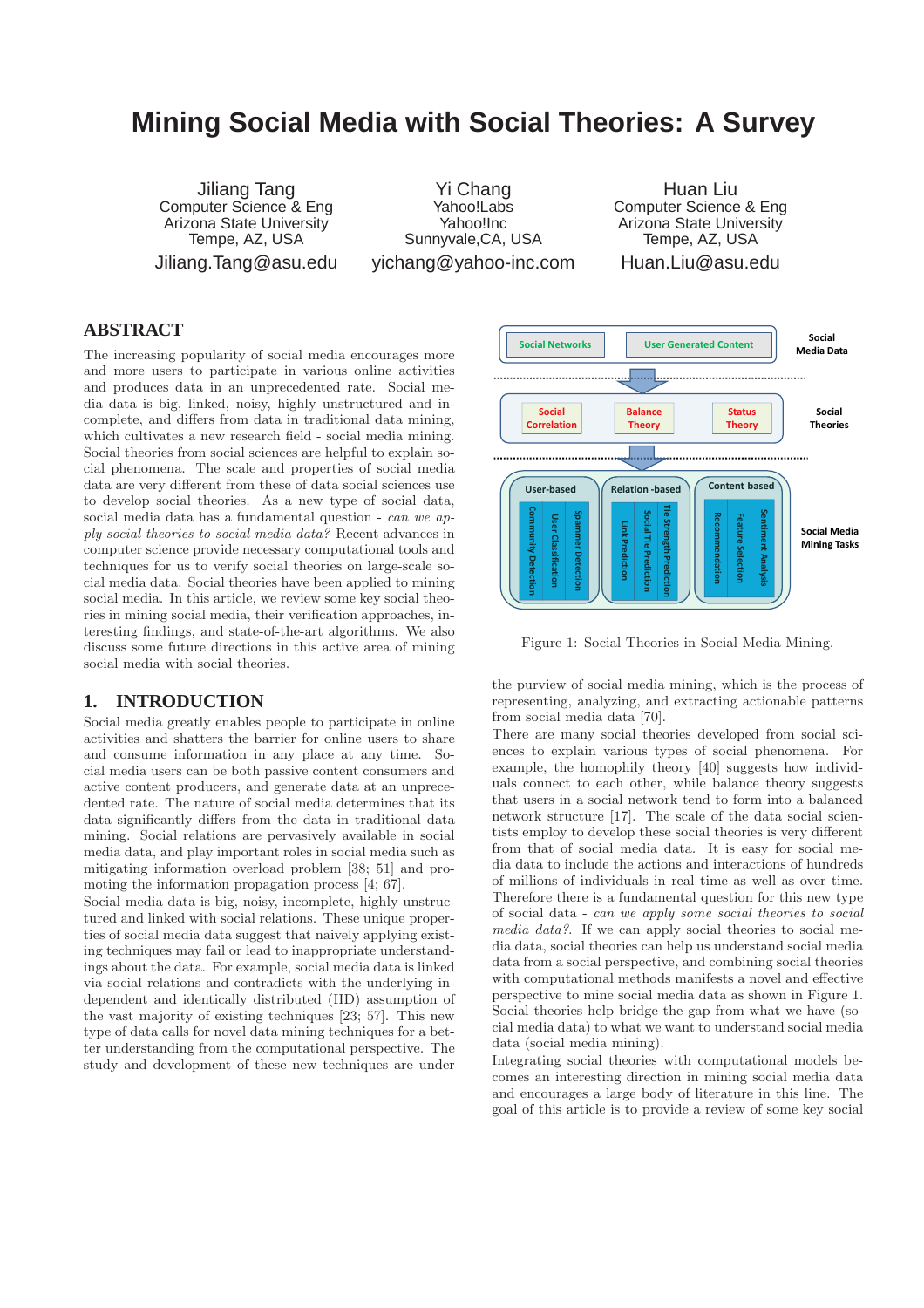theories in mining social media data. The contributions and organization of this article are summarized as below:

- The social property of social media data determines that it differs from data in traditional data mining and social sciences. In Section 2, we provide an overview of the unique properties of social media data;
- An increasing number of social theories is verified in social media data. In Section 3, we focus on three key and widely used social theories with basic concepts, verification approaches and key findings;
- The fast growing interests and intensifying need to harness social media data make social media mining grow rapidly. Integrating social theories with computational methods becomes a principled way to mine social media data. In Section 4, we review the state-of-the-art algorithms that exploit social theories in mining social media, and summary feature engineering, constraint generating and objective defining as three ways to explain social theories for computational models.
- Social theories in mining social media data is still an active area of exploration and there could be more existing social theories to be employed or new social theories to be discovered from this new type of social media data. In Section 5, we discuss some open issues and possible research directions.

### **2. SOCIAL MEDIA DATA IS SOCIAL**

Social relations are pervasively available and the social property of social media data determines that social media data is substantially different from data in traditional data mining and social sciences. In this section, we discuss some unique properties of social media data. Before details, we first introduce some notations used in this article. Let  $\mathcal{U} =$  $\{u_1, u_2, \ldots, u_n\}$  and  $\mathcal{P} = \{p_1, p_2, \ldots, p_m\}$  be the set of n users and  $m$  items (or pieces of user generated content). We use  $\mathbf{S} \in \mathbb{R}^{n \times n}$ ,  $\mathbf{R} \in \mathbb{R}^{n \times m}$  and  $\mathbf{C} \in \mathbb{R}^{m \times K}$  to denote useruser relation, user-content interaction and content-feature matrices where we extract a set of K features  $\mathcal F$  to represent the content set  $P$ .

Big: In social media, we have little data for each specific individual. However, the social property of social media data links individuals' data together, which provides a new type of big data. For example, more than 300 million tweets are sent to Twitter per day; more than 3,000 photos are uploaded to Flickr per minute, and more than 153 million blogs are posted per year.

Linked: The availability of social relations determines that social media data is inherently linked [52]. An illustration example is shown in Figure 2 where user generated content (or  $p_1$  to  $p_8$ ) are linked via social relations among users  $(u_1)$ to  $u_4$ ). Linked social media data is patently not independent and identically distributed, which contradicts one of the most enduring and deeply buried assumptions of traditional data mining and machine learning methods [23; 57].

Noisy: A successful data mining exercise entails extensive data preprocessing and noisy removal as "garbage in and garbage out." However, social media data can contain a large portion of noisy data. Users in social media can be both passive content consumers and active content producers, causing the quality of user generated content to vary



Figure 2: Linked Social Media Data.

drastically [1]. The noisy issues of social media data are not stop here. The social networks in social media are also noisy. First some social media users work as spammers to spread malicious or unwanted messages [47]. Second, the low cost of link formation leads to acquaintances and best friends mixed together [65].

Unstructured: User generated content in social media is often highly unstructured. Nowadays more and more users use their mobile devices to publish content such as updating statuses in Facebook, sending tweets in Twitter and commenting on posts, which results in (1) short texts and (2) typos and spacing errors occurring very frequently [25]. Freefrom languages are widely adopted by social media users in the online communication such as ASCII art (e.g., :) and :( ) and abbreviations (e.g., h r u?) [46]. The short and highly unstructured social media data challenges the vast majority of existing techniques.

Incomplete: Users' attributes are predictable with their personal data [26]. To address such privacy concerns, social media services often allow their users to use their profile settings to mark their personal data such as demographic profiles, status updates, lists of friends, videos, photos, and interactions on posts, invisible to others. For example, a very small portion of Facebook users  $(< 1\%)$  make their personal data public available [41]. The available social media data could be incomplete and extremely sparse. For example, for social recommendation, more than 99% of entities in the user-content interaction matrix  $\bf{R}$  are missed [51].

### **3. SOCIAL THEORIES**

Social theories from social sciences are useful to explain various types of social phenomena. In social media, it is increasingly possible for us to observe social data from hundreds of millions of individuals. Given its large-scale size and social property, a natural question is - can we apply social theories to social media data?. More and more social theories have been proven to be applicable to social media data. In this section, we concentrate on three important social theories with basic concepts, ways to verify them and key findings.

# **3.1 Social Correlation Theory**

Social correlation theory is one of the most important social theories and it suggests that there exist correlations between behaviors or attributes of adjacent users in a social network. Homophily, influence and confounding are three major social process to explain these correlations as shown in Figure 3.

• Homophily is to explain our tendency to connect to others that share certain similarity with us. For example, birds of a feather flock together.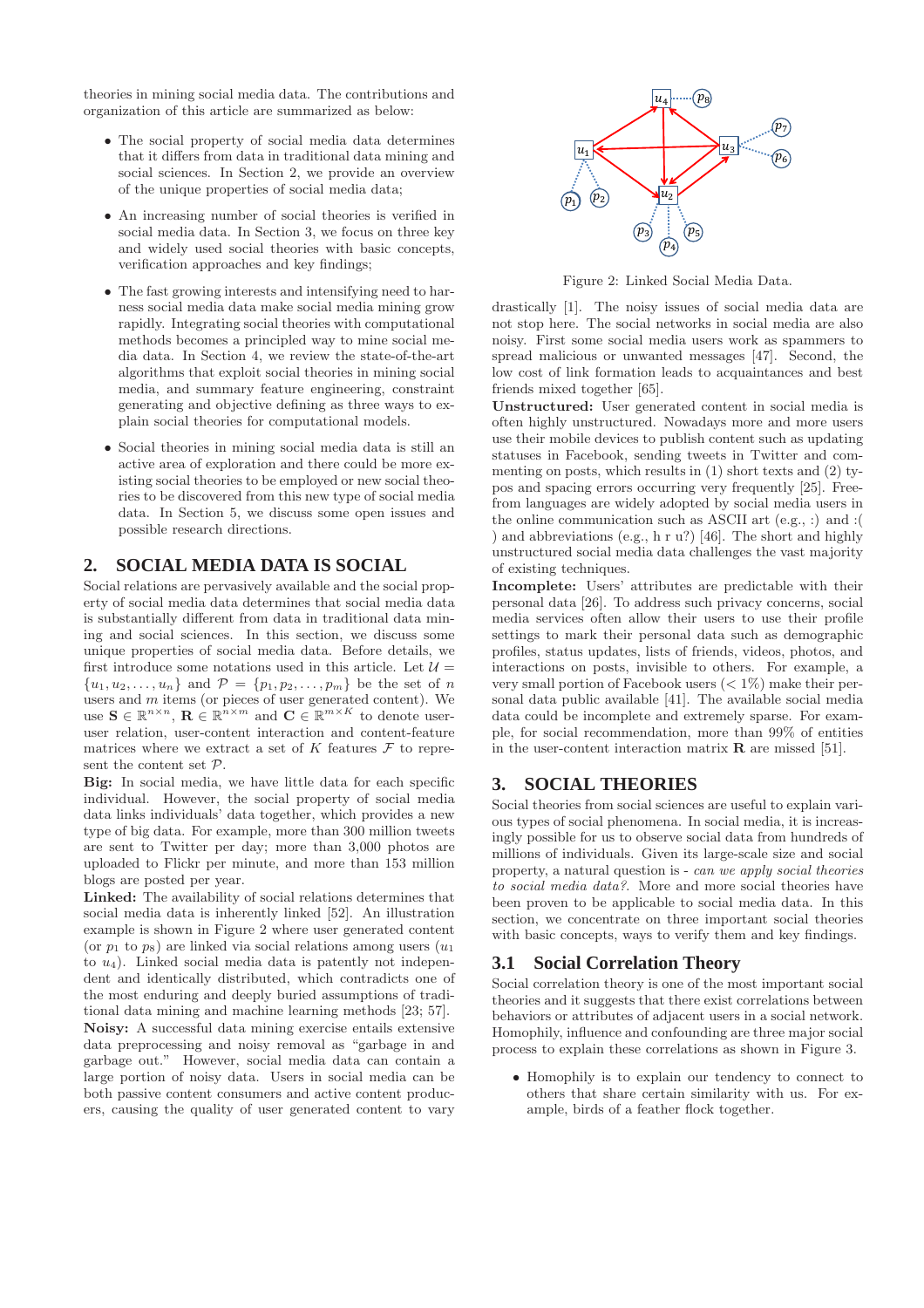

Figure 3: Major Social Forces of Social Correlation.

- Influence suggests that people tend to follow the behaviors of their friends and adjacent users are likely to exhibit similar behaviors. For example, if most of one's friends switch to a mobile phone company, he could be influenced by them and switch, too
- Confounding is a correlation between users that can also be forged due to external influences from environment. For example, two individuals living in the same city are more likely to become friends than two random individuals.

To help us verify the applicability of social correlation theory to social media data, essentially we need to answer the following question - are users with social relations more similar than these without? To answer this question, for each social relation from  $u_i$  to  $u_j$ , we calculate two similarities  $s_{ij}$ and  $r_{ik}$  where  $s_{ij}$  is the similarity between  $u_i$  and  $u_j$ , while  $r_{ik}$  is the similarity between  $u_i$  and a randomly chosen user  $u_k$  who does not connect to  $u_i$ . Let S be the set of  $s_{ij}$ s, which denotes the set of similarities of pairs of connected users. Let  $R$  be the set of  $r_{ik}$ s, which represents the set of similarities of pairs of randomly chosen users. We perform a t-test on  $S$  and  $R$ . The null hypothesis is that similarities with social relations are no larger than these without, i.e.,  $H_0$ :  $S \leq \mathcal{R}$ ; the alternative hypothesis is that the similarities with social relations are larger than these without, i.e.,  $H_1 : S > \mathcal{R}$ . If there is strong evidence to reject the null hypothesis, we verify that social correlation theory is applicable to social media data.

Via above verification process, social correlation theory has been proven to be applicable to various social media sites. Twitter users with following relations are likely to share similar topics or opinions [63; 20]. Users in Epinions with trust relations are likely to rate same items with similar scores [49]. In [52], we shows that users in Digg and Blog-Category with social relations are likely to joint groups of similar interests. In location-based social networks such as Foursquare, users with social relations are likely to do checkins in the same locations [69; 14].

#### **3.2 Balance Theory**

In general, balance theory implies the intuition that "the friend of my friend is my friend" and "the enemy of my enemy is my friend" [17]. Basically, it considers the balance of signs on a triad involving three users in a social network with positive and negative links [28; 27]. We use  $s_{ij}$  to denote the sign of the relation between  $u_i$  and  $u_j$  where  $s_{ij} = 1$ (or  $s_{ij} = -1$ ) if we observe a positive relation (or a negative relation) between  $u_i$  and  $u_j$ . Balance theory suggests that



Figure 4: An Illustration of Balance Theory.

a triad  $\langle u_i, u_j, u_k \rangle$  is balanced if

- $s_{ij} = 1$  and  $s_{jk} = 1$ , then  $s_{ik} = 1$ ; or
- $s_{ij} = -1$  and  $s_{jk} = -1$ , then  $s_{ik} = 1$ .

For a triad  $\langle u_i, u_j, u_k \rangle$ , there are four possible sign combinations  $A(+,+,+)$ ,  $B(+,+,-)$   $C(+,-,-)$  and  $D(-,-,-)$  as shown in Figure 4, while only  $\mathbf{A}(+,+,+)$  and  $\mathbf{C}(+,-)$  are balanced. The way to verify balance theory is straightforward. We examine all these triads  $\langle u_i, u_j, u_k \rangle$  and then to check the ratio of  $\mathbf{A}(+,+,+)$  and  $\mathbf{C}(+,-)$  among all four possible sign combinations. A high ratio suggests that balance theory is applicable to social media data

We check the distributions of four possible sign combinations on the three widely used social media datasets (i.e., Epinions, Slashdot and Wikipedia) with signed networks in [27]. The ratios of  $\mathbf{A}(+,+,+)$  and  $\mathbf{C}(+,-)$  among all four possible sign combinations are 0.941, 0.912, and 0.909 in Epinions, Slashdot and Wikipedia, respectively. More than 90% of triads are balanced. Similar observations on other social media datasets are reported by [68; 56]. Note that balance theory is developed for undirected social networks and we usually ignore their directions when applying balance theory to directed social networks [27].

#### **3.3 Status Theory**

Different from balance theory, status theory is developed for directed social networks [28]. Social status refers to the position or rank of a user in a social community, and represents the degree of honor or prestige attached to the position of each individual. In status theory, a positive link from  $u_i$ to  $u_i$  indicates that  $u_i$  has a higher status than  $u_i$ ; while a negative link from  $u_i$  to  $u_j$  indicates that  $u_i$  has a lower status than  $u_i$ . For a triad, status theory suggests that if we take each negative relation, reverse its direction, and flip its sign to positive, then the resulting triangle (with all positive edge signs) should be acyclic.

In [28], contextualized links are introduced to verify status theory. A contextualized link is defined to be a triple  $\langle u_i, u_j, u_k \rangle$  with the property that a link forms from  $u_i$  to  $u_j$ after each of  $u_i$  and  $u_j$  already has a link either to or from  $u_k$ . The link between  $u_k$  and  $u_i$  can go in either direction and have either sign yielding four possibilities, and similarly for the link between  $u_k$  and  $u_j$ ; hence overall there are  $4 \times 4 = 16$  different types of contextualized links. Figure 5 demonstrates 4 of 16 types of contextualized links where  $(A)$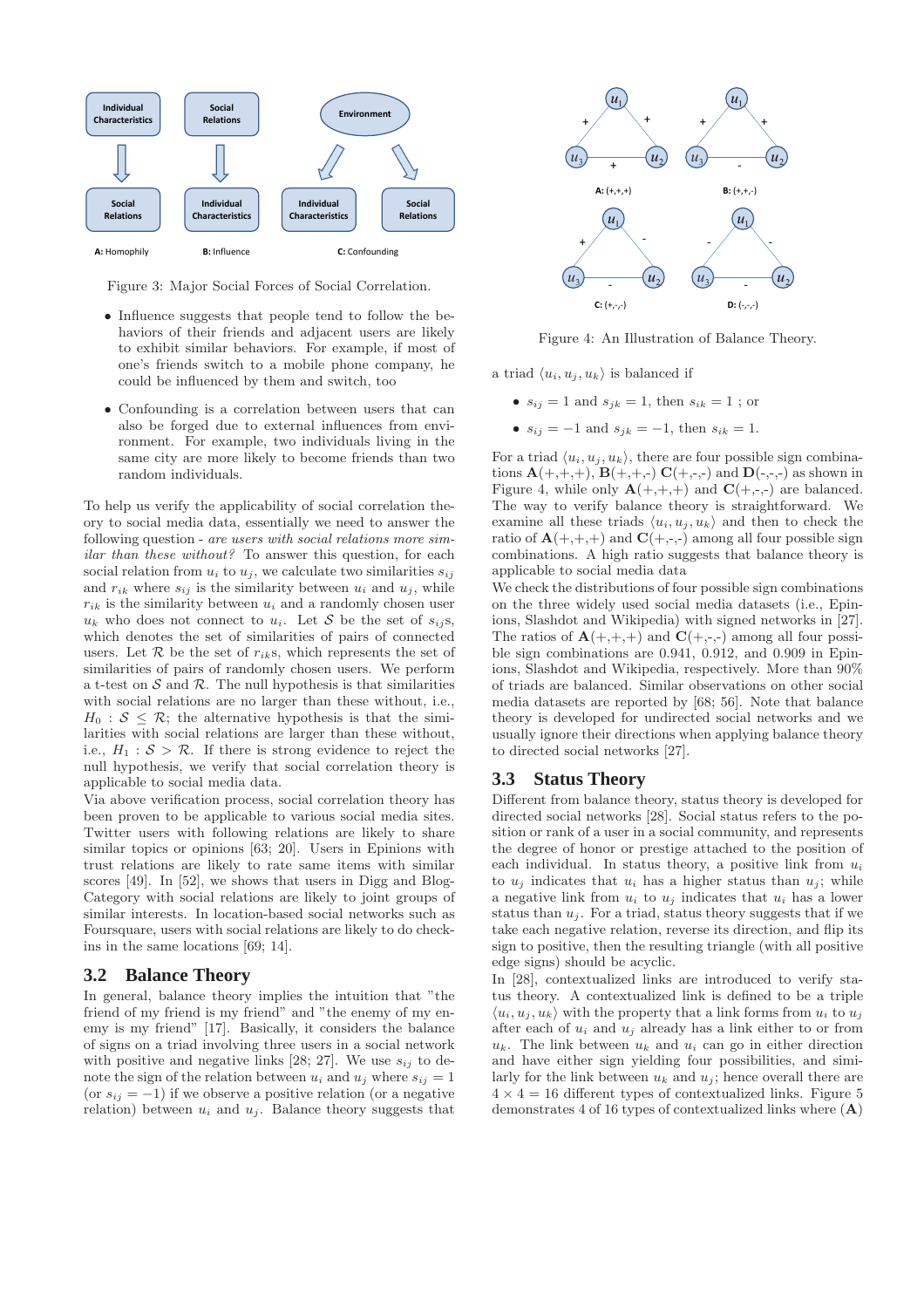

Figure 5: An Illustration of Four Out of Sixteen Types of Contextualized Links for Status Theory. Note that "+"( or "-") denotes the target node has a higher (or lower) status than the source node.

and  $(D)$  satisfy the status theory, while  $(B)$  and  $(C)$  do not satisfy the status theory. For each of these types of contextualized links, we can count frequencies of positive versus negative links for the links from  $u_i$  to  $u_j$  and then calculate the ratio of contextualized links satisfying status theory.

In [53], it is reported that 99% of triads in the Enron email social network and the advisor-advisee social network satisfy status theory. Similar patterns are observed on Epinions and Wikipedia datasets in [28].

#### **3.4 Discussion**

The scale and properties of social media data substantially differ from these of data used by social sciences to develop social theories. Since social media data is a new type of social data, it is possible to apply some social theories to explain phenomena in social media data. The verification of social theories in social media data not only paves a way for us to understand social media data from a social perspective but also suggests that it is highly possible to facilitate social media mining tasks by integrating social theories with computational methods.

# **4. SOCIAL THEORIES IN SOCIAL MEDIA MINING TASKS**

Social media mining is an emerging discipline under the umbrella of data mining and grows rapidly in recent years [70]. The verification of some social theories in social media data suggests that we should put "social" in social media mining and encourages a large body of literature to model and exploit social theories to advance social media mining tasks. In general, there are three types of objects in social media data - users, social relations and user generated content, which allows us to roughly classify social media mining tasks to three groups based on the mining objects - user-based tasks, relation-based tasks and content-based tasks. Next we elaborate each group with representative tasks with their definitions, challenges and the start-of-the-art algorithms to apply social theories to these specific tasks.

#### **4.1 Social Theories in User-Related Tasks**

For individuals, a better understanding of their social networks can help them share and collect reliable information more effective and efficient. For social media service providers, a better understanding of their customers can help them provide better services. User-related tasks provide necessary and effective means to understand social media users. In this subsection, we review social theories in some key user-related tasks.

#### *4.1.1 Community Detection*

Communities in social media can be explicit such as Yahoo! Groups. However, in many social media sites, communities are implicit and their members are obscure to social media users. Community detection is proposed to find these implicit communities in social media by identifying groups of users that are more densely connected to each other than to the rest of the network [55]. Detecting implicit communities can benefits many social media mining tasks such as social targeting and personalization. The major difference between clustering in data mining and community detection is that in community detection, individuals are connected to others in social networks; while in clustering, data points are not embedded in a network and they are assume to be independent and identically distributed. Formally, for a social network  $G(\mathcal{U}, S)$ , community detection is to find a set of communities  $C$  where users are more densely connected within a community than to the rest of users.

Homophily suggests that similar users are likely to be linked, and influence indicates that linked users will influence each other and become more similar. The suggestions from social correlation theory in creating new ties based on the similarity gives rise to macro patterns of associations, also known as communities [7]. Two users in the same community have higher similarity [44]. The modularity maximization method is to maximize the sum of the actual number of social relations between two users minus expected number of social relations between them since two users in the same community should have a higher probability to establish a relation than two randomly chosen users [43]. Wang et al. [60] find that users within the community are likely to share similar tags in social tagging systems and they take advantage of the bipartite network between users and tags in social tagging systems to discover these overlapping communities. In [66], a density-based framework is proposed with the intuition that users in the same community should interact more frequently with each other.

Recently applying balance theory to detect communities from signed networks has attracted increasing attention. In [11], a generalized balance theory is proposed where a network is k-balanced iff users can be partitioned in to k-subsets such that positive links lie within the sets and the negative links between them. Balance theory suggests that the assignment of users related by negative links should be done the opposite way of positive links, with negative links sparse within and more dense between communities therefore the potts model is extended to incorporate both positive and negative links to detect communities in signed network [58]. In [2], a two-objective approach is proposed for community detection in signed networks based on balance theory. One is that the partitioning should have dense positive intra-connections and sparse negative interconnections, and the other is that it should have as few as possible negative intra-connections and positive inter-connections.

#### *4.1.2 User Classification*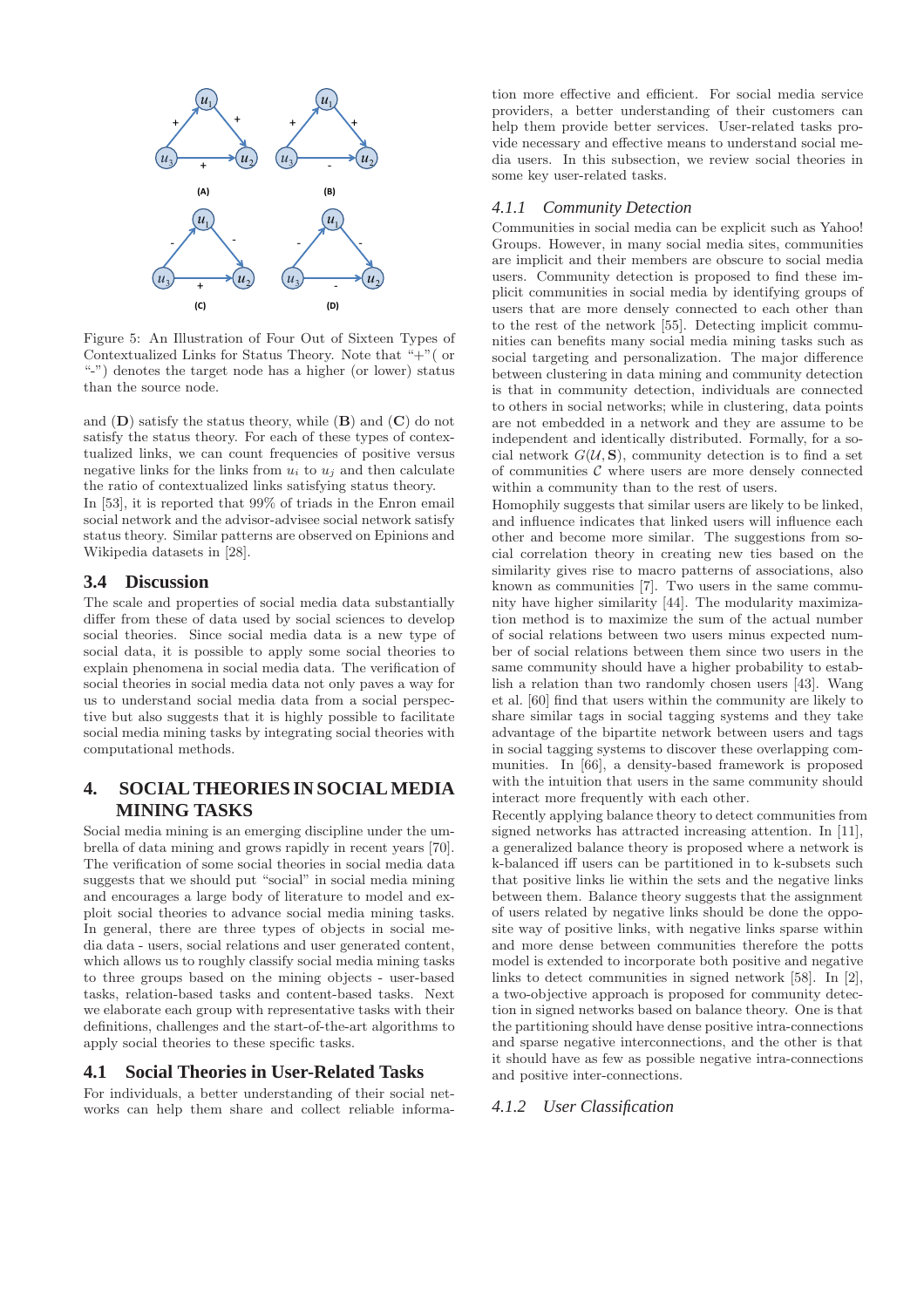Due to privacy concerns, social media users tend to hide their profiles. For social media service providers, users' profile information is useful for them to customize their services to the users in many ways such as friend and content recommendations and personalized search. More they know about users and their preferences, better they can serve them. Given a social network and some user information (attributes, preferences or behaviors), user classification is designed to infer the information of other users in the same network [15]. In the user classification problem, users in  $U$ are partially labeled as  $\mathcal{U} = [\mathcal{U}^L, \mathbf{U}^U]$  where  $\mathcal{U}^L$  and  $\mathbf{U}^U$  are the sets of labeled and unlabeled users, respectively. Formally the task of user classification is to label users from a finite set of categorical values in  $\mathbf{U}^U$  with the social network  $G(\mathcal{U}, \mathbf{S})$  and  $\mathcal{U}^L$ .

Social correlation theory suggests that the labels of linked users should be correlated, which is the major reason why researchers believe that the labels of  $\mathcal{U}^{L}$  can be predicted with the network structure and the partially labeled users [15]. Social correlation theory is the underlying assumption of most of existing user classification methods, which design algorithms for collective classification. A typical user classification algorithm includes parts of the three components [37]:

- A local classifier it is used for initial label assignment;
- A relational classifier it learns a classifier from the labels of its neighbors to the label of one user suggested by social correlation theory; and
- Collective classification it applies relational classifier to each node iteratively until the inconsistency between neighboring labels is minimized.

In [36], a weighted-vote relational neighborhood classifier wvRN is introduced for user classification. wvRN is like a lazy learner and estimates the labels of users as the weighted mean of their neighbors. In [34], the proposed framework first creates relational features of one user by aggregating the label information of its neighbors and then a relational classifier can be constructed based on labeled data. Neville and Jensen in [42] propose to use clustering algorithms to find out the cluster memberships of each user first, and then fix the latent group variables for later inference. Xiang et al. [64] propose a novel latent relational model based on copulas. It can make predictions in a discrete label space while ensuring identical marginals and at the same time incorporating some desirable properties of modeling relational dependencies in a continuous space. A community-based framework is proposed in [54]. It first extracts overlapping communities based on social network structure, then uses communities as features to represent users and finally a traditional classifier such as SVM is trained to assign labels for unlabeled users in the same network.

#### *4.1.3 Social Spammer Detection*

Social media has become an important and efficient way to disseminate information. Given its popularity and ubiquity, social spammers create many fake accounts and send out unsolicited commercial content [62]. Social spammers have become rampant and the volume of spam has increased dramatically. For example, 83% of the users of social networks have received at least one unwanted friend request or message [47]. This not only causes misuse of communication

bandwidth, storage space and computational power, but also wastes users' time and violates their privacy rights. Therefore developing effective social spammer detection techniques is critically important in improving user experience and positively affecting the overall value of social media services [47]. Given a social network  $G(\mathcal{U}, S)$ , social spammer detection is to find a set of spammers  $\mathcal{U}^S$  from U with  $\mathcal{U}^S \subset \mathcal{U}$ .

Based on social correlation theory, there are two observations for normal users and spammers [73]. First normal users perform similarly with their neighbors. Second, spammers perform differently from their neighbors since most of their neighbors are normal users. Therefore a social regularization term is proposed under the matrix factorization framework to model these observations where two connected normal users should be close in the latent space since they share similar interests and may perform similar social activities, while spammers should be far away from their neighbors in the latent space. In Twitter, users have directed following relations and spammers can easily follow a large number of normal users within a short time. In [19], we divide user-user following relations in Twitter into four types - [spammer, spammer], [normal, normal], [normal, spammer], and [spammer, normal]. Since the fourth relation can be intentionally faked by spammers, we only consider the first three types of relations. Specifically we introduce a graph regularization term to model social correlation theory in the directed social relations, which is integrated into the standard Lasso formulation to train a linear classification for social spammer detection. Spammers and normal users have very different social behaviors. Normal users are likely to form a group with other normal users, while spammers are likely to from spammer groups [29]. In [6], the authors incorporate community-based features of users with basic topological features to improve spammer classifiers. It first finds overlapping community structure of users and then extracts features based on these communities such as the features which express the role of a user in the community structure like a boundary node or a core node and the number of communities it belongs to.

# **4.2 Social Theories in Relation-Related Tasks**

A social network is usually represented by a binary adjacent matrix. First the matrix is extremely sparse since there are many pairs of users with missing relations. Second, social networks in social media are more complicated. For example, strengths of relations might be heterogeneous such as acquaintances and best friends, while a social network may a composite of various types of relations such as family, classmates and colleagues. Relation-Related tasks focus on mining relations among users and aim to reveal a finegrained and comprehensive view of social relations. Signed networks arise in social network with various ways when users can implicitly or explicitly tag their relationship with other users as positive or negative. In this section, we review social theories in some key relation-related tasks on signed and unsigned networks.

#### *4.2.1 Link Prediction*

It is critical for social media sites to provide services to encourage more user interactions with better experience such as expanding one's social network. One effective way is to automatically recommend connections since it is hard for users to figure out who is available on social media sites.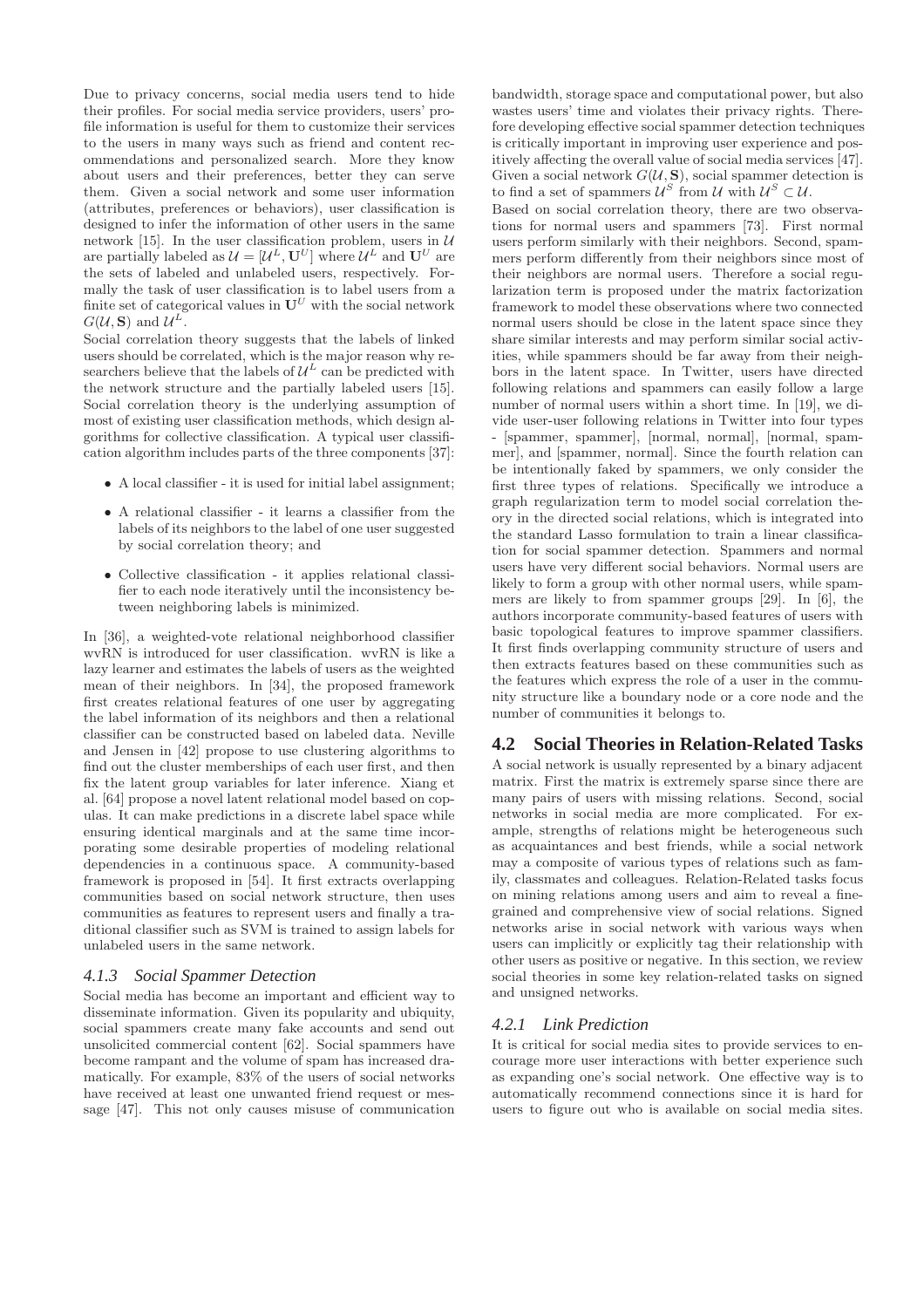Most social media sites provide friend recommendation services to their customers such as Facebook, Twitter and LinkedIn. The essential problem of friend recommendation is known as link prediction [30]. When there is no relation between  $u_i$ and  $u_j$ ,  $S_{ij} = 0$ . The task of link prediction is to predict which pairs of users  $u_i$  and  $u_j$  without relations  $S_{ij} = 0$  are likely to get connected given a social network  $G(\mathcal{U}, \mathbf{S})$ .

Unsigned Networks : Homophily in social correlation theory suggests that similar users are likely to establish social relations. In [30], various similarity measurements such as common neighbors based on the network structure are reviewed for link prediction. One challenging problem in link prediction is the sparsity problem - some users may have very few or even no links. In [49], a low-rank matrix factorization framework with homophily effect hTrust is proposed to predict trust relations. Homophily coefficients are defined to measure the strength of homophily among users. The stronger homophily between two users is, the smaller distance between them in the latent space is. Homophily regularization is then defined to model homophily effect by controlling users' distances in the latent space with the help of homophily coefficients. Through homophily regularization, trust relations can be suggested to users with few or even no relations and mitigate the sparsity problem in link prediction. The confounding effect in social correlation theory suggests that people who share high degree of overlap in their trajectories are expected to have a better likelihood of forming new links. In [59], the effect of confounding is investigated for link prediction. Specifically, it leverages mobility information to extract features which can capture some degree of closeness in physical world between two individuals. Status theory suggests new links are more likely to be attached from users with low statuses to these with high statues and the preferential attachment models are widely used to predict link prediction based on status measures such as the degree of nodes and PageRank [5].

Signed Networks : In [27], local-topology-based features (or 16 triad types) based on balance theory and status theory are extracted to improve the performance of a logistic regression classifier in signed relation prediction. In [13], the authors use a probabilistic treatment of trust combined with a modified spring-embedded layout algorithm to classify a relation based on balance theory. Instead of having all users repel, the model adds a repelling force only between users connected with a negative relation to capture balance theory. For example, one is friends with an enemy of the other; the forces will push them in different locations. In [10], the authors show how any quantitative measure of social imbalance in a network can be used to derive a link prediction algorithm and extend the approach in [27] by presenting a supervised machine learning based link prediction method that uses features derived from longer cycles in the network. The motivation to derive features from longer cycles is that higher order cycles in a signed network yield a "measure of imbalance" suggested the balance theory. In [18], it shows that the notion of weak structural balance in signed networks naturally leads to a global low-rank model for the network. Under such a model, the sign inference problem can be formulated as a low-rank matrix completion problem.

#### *4.2.2 Social Tie Prediction*

Social networks in social media can be a composite of various types of relations. For example, the relation types in Face-

book could be family, colleagues, classmates and friends. However, in most online networks such as Facebook, Twitter and LinkedIn, such type information is usually unavailable [56]. Different types of relations may influence people in different ways. For example, one user's work style may be mainly influenced by her/his colleagues; while the daily life habits may be strongly affected by her/his family. It is necessary and important to reveal these different types of social relations therefore we ask whether we can automatically infer the types of social relations for social networks in social media. A novel task of social tie prediction is designed to answer the above question, which aims to predict the type of a given social relation. A non-zero value of  $S_{ij}$  suggests that there is a connection between  $u_i$  and  $u_j$ . Formally social tie prediction is to predict the type of a social relation between  $u_i$  and  $u_j$  with  $\mathbf{S}_{ij} \neq 0$  from a finite set of categorical types such as  $\{$  family, classmates, colleagues and friends $\}.$ 

In [53], a framework is proposed to classify the type of social relationships by learning across heterogeneous networks. The framework incorporates social theories such as balance theory and status theory into a factor graph model, which effectively improves the accuracy of inferring the type of social relationships in a target network by borrowing knowledge from a different source network. Balance theory and status theory should be general over different types of networks. To learn knowledge from the source network to the target network, transfer features are extracted based on balance theory and status theory, which are shared by different types of networks. In particular, from social balance, the paper extracts triad based features to denote the proportion of different balanced triangles in a network; and from status theory, it defines features over triads to respectively represent the probabilities of the seven most frequent formations of triads. Different from [53], approaches are suggested by [68] to model balance theory and status theory mathematically. To model the balance theory, it introduces an one-dimensional latent factor  $\beta_i$  for each user  $u_i$  and defines the sign between  $u_i$  and  $u_j$  as  $s_{ij} = \beta_i \beta_j$ . To model status theory, it introduces a global user-independent parameter  $\eta$ to capture the partial ordering of users.  $\eta$  maps the latent user profile of  $u_i \gamma_i$  to a scalar quantity  $\ell_i = \eta \gamma_i$ , which reflects the corresponding user  $u_i$ 's social status. According to status theory, it characterizes social ties from  $u_i$  to  $u_j$ by modeling the relative status difference between them as  $\ell_{ij} = \ell_i - \ell_j$ 

#### *4.2.3 Tie Strength Prediction*

Social media users can have hundreds of social relations. However, a recent study shows that Twitter users have a very small number of friends compared to the number of followers and followees they declare [21]. The low cost of link formation in social media can lead to networks with heterogeneous relationship strengths (e.g., acquaintances and best friends mixed together) [65]. Pairs of users with strong strengths are likely to share greater similarity than those with weak strengths; therefore a better understanding of strengths of social relations can help social media sites serve their customers well such as better recommendations and more effective friend management tools, which arises the problem of tie strength prediction. In the binary relation presentation, once there is a connection between  $u_i$  and  $u_j$ ,  $S_{ij} = 1$ . The task of tie strength prediction is to predict a connection strength between 0 and 1 for  $u_i$  and  $u_j$  with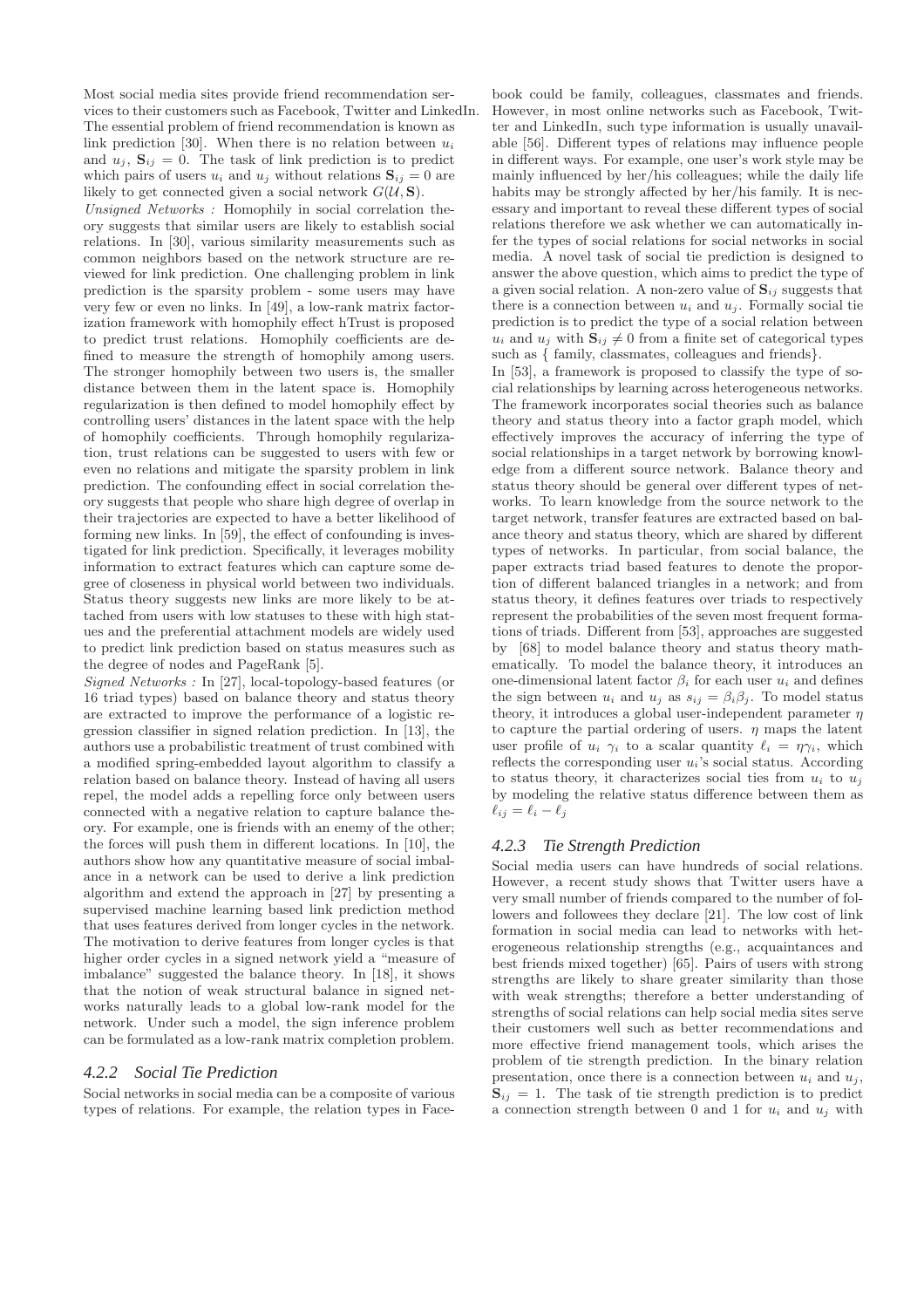$S_{ij} = 1$ . After tie strength prediction, the binary relation representation matrix  $S_{ij} \in \{0,1\}$  will be converted into a continuous valued relation representation matrix  $S_{ij} \in [0, 1]$ . In [24], guided by social correlation theory, four different categories of features, i.e., attribute similarity, topological connectivity, transactional connectivity, and network transactional connectivity, are extracted from sources including friendship links, profile information, wall postings, picture postings, and group memberships. Then various classifiers are trained to predict link strength from transactional information based on these extracted features. A unsupervised latent variable model is proposed to predict tie strength in online social network [65] with user profiles and interactions. One key underlying assumption of the proposed model is social correlation theory. Homophily in social correlation theory postulates that users tend to form ties with other people who have similar characteristics, and it is likely that the stronger the tie, the higher the similarity. Thus the proposed framework models the tie strength as homophily effect of nodal profile similarities. The relationship strength directly influences the nature and frequency of online interactions between a pair of users. The stronger the relationship, the higher likelihood that a certain type of interaction between the pair of users. Therefore the propose framework models the relationship strength as the hidden cause of influence among users.

# **4.3 Social Theories in Content-Related Tasks**

Numerous techniques are developed for various content mining tasks such as classification and clustering in the last decade. User generated content in social media is usually linked, noisy, highly unstructured and incomplete, which determines that existing techniques become difficult when applying these mining tasks on user generated content in social media. Before the popularity of social media, researchers have already noticed that exploiting link information can improve content classification [72] and clustering [32]. The popularity of social media makes social relations pervasively available, which encourages the exploitation of social relations in more and more mining tasks. Social theories can help us understand social relations better and in this subsection, we review how social theories help some representative content-related tasks.

#### *4.3.1 Social Recommendation*

The pervasive use of social media generates massive data in an unprecedented rate and the information overload problem becomes increasingly serve for social media users. Recommendation has been proven to be effective in mitigating the information overload problem and presents its significance to improve the quality of user experience, and to positively impact the success of social media. Users in the physical world are likely to seek suggestions from their friends before making a purchase decision and users' friends consistently provide good recommendations [45], we have similar observations in the online worlds. For example, 66% of people on social sites have asked friends or followers to help them make a decision and 88% of links that 14-24 year olds clicked were sent to them by a friend and 78% of consumers trust peer recommendations over ads and Google SERPs<sup>1</sup>. These

intuitions motive a new research direction of recommendation social recommendation, which aims to take advantage of social relations to improve the performance of recommendation. Formally, a social recommender system is to predict missing values in the user-content interaction matrix **R** based on information from the user-user relation matrix S and the observed values in  $\mathbf{R}$  [51].

The major reason why people believe that social relations are helpful to improve recommendation performance is evidence from social correlation theory, which suggests that a user's preference is similar to or influenced by their directly connected friends [51]. Therefore social media users rarely make decisions independently and usually seek advice from their friends before making purchase decisions. Social relations may provide both similar and familiar evidence for users, MoleTrust uses socially connected users to replace similar users in traditional user-based collaborative filtering method for recommendation in [39]. Social correlation theory indicates that a user's preference should be similar to her/his social network. Ensemble methods predict a missing value for a given users as a linear combination of ratings from the user and her/his social network based on traditional matrix factorization CF method with the intuition that users and their social networks should have similar ratings on the same items [50]. While regularization methods add regularization terms to force the preference of a user close to that of users in her/his social network under the matrix factorization CF method. For example, SocialMF defines a regularization term to force the preference of a user to be close to the average preference of the user's social network [22], and SoReg uses social regularization to force the preferences of two connected users close [35].

### *4.3.2 Feature Selection*

One characteristic of user generated content in social media is high-dimensional such as there are tens of thousands of terms in tweets or pixels for photos in Flickr. Traditional data mining tasks such as classification and clustering may fail due to the curse of dimensionality. Feature selection has been proven to be an effective way to handle high-dimensional data for efficient data mining [31]. As mentioned above, user generated content is linked due to the availability of social relations and poses challenges to traditional feature selection algorithms which are typically designed for IID data. The formal definition of feature selection for user generated content in social media is stated as [52] - we aim to develop a selector which selects a subset of most relevant features from  $F$  on the content-feature matrix C with its social context S and R.

LinkedFS is proposed as a feature selection framework for user generated content with social context based on social correlation theory in [52]. Four types of relations, i.e., co-Post, coFollowing, coFollowed and Following, are extracted from social context  $S$  and  $R$  of user generated content  $C$ . Social correlation theory suggests that linked users are likely to share similar topics. Based on social correlation theory, LinkedFS turns these four types of relations to four corresponding hypotheses that can affect feature selection with linked data. For example, following hypothesis assumes that one user  $u_i$  follows another user  $u_j$  because  $u_i$  share  $u_j$ 's interests, and their user generated content is more likely similar in terms of topics; hence LinkedFS models following relations mathematically by forcing topics of two users with

<sup>1</sup>http://www.firebellymarketing.com/2009/12/socialsearch-statistics-fromses-chicago.html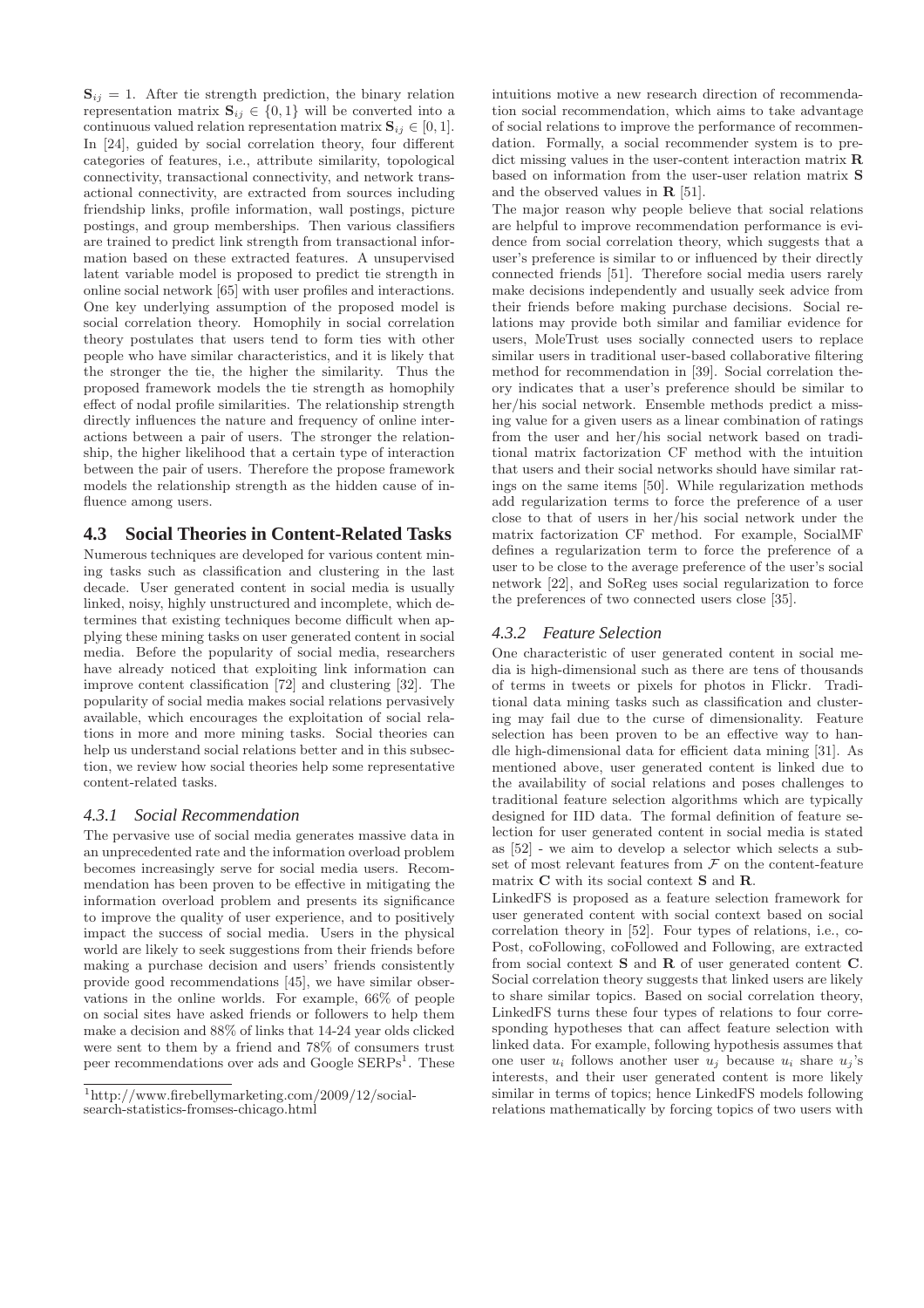following relations close to each other. LinkedFS jointly incorporates group Lasso with the regularization term to model each type of relations for feature selection.

#### *4.3.3 Sentiment Analysis*

Nowadays social media services such as Twitter and Facebook are increasingly used by online users to share and exchange opinions, providing rich resources to understand public opinions. For example, in [3], a simple model exploiting Twitter sentiment and content outperforms marketbased predictors in terms of forecasting box-office revenues for movies; public mood as measured from a large-scale collection of tweets obtains an accuracy of 86.7% in predicting the daily up and down changes in the closing values of the DJIA [8]. Therefore sentiment analysis for such opinionrich social media data has attracted increasing attention in recent years [46; 20]. Formally sentiment analysis for user generated content with social relations is to obtain a predictor from the content-feature matrix C with its social context S and R, which can automatically label the sentiment polarity of an unseen post.

Social correlation theory indicates that sentiments of two linked users are likely to be similar. In [48], graphical models are proposed to incorporate social network information to improve user-level sentiment classification of different topics based on two observations - (1) user pairs in which at least one party links to the other are more likely to hold the same sentiment, and (2) two users with the same sentiment are more likely to have at least one link to the other than two users with different sentiment. Social correlation theory suggests that social relations are kinds of sentiment correlations. In [46], the authors propagate sentiment labels of tweets via user-user social relations S and user-tweet relations R to assign sentiment labels to unlabeled tweets. In [20], tweet-tweet correlation network are built from S and R based on social correlation theory. For example, tweets from users with following relations should be correlated as suggested by social correlation theory. Two tweets linked in the tweet-tweet correlation network are likely to share similar sentiments; hence the proposed framework SANT adds a graph regularization term in the Lasso classifier to force the sentiments of two correlated tweets close to each other.

# **4.4 Discussion**

In reviewing state-of-the-art algorithms that exploit social theories in mining social media, we understand that they aim to find mathematical explanations of social theories for computational models. We notice that algorithms share similar ways in applying social theories such as feature engineering, constraint generating and objective defining.

- Feature Engineering: It uses social theories to extract features for computational models. For example, in link prediction, confounding effect in social correlation theory suggests that people who are physically close have a better likelihood of forming new links and new features from users' mobility information are extracted in [59] to improve link predilection; while triad features based on status theory are extracted as transfer features to infer social ties by transferring knowledge from the source network to the target network [53].
- Constraint Generating: It generates constraints from social theories for computational models. Regulariza-

| <b>Social Media Mining Tasks</b> |                                | Feature<br>Engineering | Constraint<br>Generating | <b>Objective</b><br>Defining |
|----------------------------------|--------------------------------|------------------------|--------------------------|------------------------------|
| User<br>Related                  | <b>Community Detection</b>     |                        |                          | [42],[59],[65],[57],[2]      |
|                                  | <b>User Classification</b>     |                        |                          | [35],[33],[41],[63],[53]     |
|                                  | <b>Spammer Detection</b>       | $[28]$ , $[6]$         | [72],[18]                |                              |
| Relation<br>Related              | <b>Link Prediction</b>         | [29],[58],[26],[10]    | $[48]$                   | [5],[12],[17]                |
|                                  | Social Tie Prediction          | $[52]$                 |                          | $[67]$                       |
|                                  | <b>Tie Strength Prediction</b> | $[23]$                 |                          | [64]                         |
| Content<br>Related               | Recommendation                 |                        | [21],[23]                | $[38]$                       |
|                                  | <b>Feature Selection</b>       |                        | $[51]$                   |                              |
|                                  | <b>Sentiment Analysis</b>      |                        | $[47]$ , [19]            | $[45]$                       |

Figure 6: Social Theories in Social Media Mining.

tion is one of the most popular ways to implement constraint generating. For example, SocialMF in social recommendation adds a social regularization term to force the performance of a user close to that of her/his social network to capture social correlation theories [22]; and hTrust adds a homophily regularization term to capture homophily effect and mitigate the sparsity problem in link prediction [49].

• Objective Defining: It uses social theories to define the objectives of the computational models. For example, two objectives are defined from balance theory to detect communities in signed networks [2]; and the user classification task is to make the labels of a user similar to these of her/his social network [15].

Instead of brute-force search, social theories can guide us to extract relevant features via feature engineering, to generate constraints via constraint generating, and to define objectives via objective defining for computational models. The algorithms reviewed earlier that exploit social theories in various social media mining tasks are summarized in Figure 6. We notice that for the same task, social theories can be exploited in different ways. For example, for link prediction, social theories are explained via feature engineering, constraint generating and objective defining.

# **5. OPEN ISSUES AND FUTURE RESEARCH DIRECTIONS**

# **5.1 More "Social" in Mining Social Media Data**

Some social theories have been proven to be applicable to social media data, which encourages us to put "social" in social media mining. Integrating some social theories with computational models advances various social media mining tasks and has attracted increasing attention. The exciting progress not only proves that the direction of integrating social theories in mining social media data is appealing but also suggests that we should put more "social" in social media mining. In this article, we review the state-of-the-art algorithms that employ social correlation theory, balance theory and status theory in various social media mining tasks. These theories are just illustrative examples and there could be more social theories to be applicable and employed such as small world theory [74] as shown in recent efforts to investigate and verify more social theories for social media data. Some of these efforts have already made initial progress such as structural hole theory [9] and weak tie theory [16]. A person is said to span a structural hole in a social network if he or she is linked to people in parts of the network that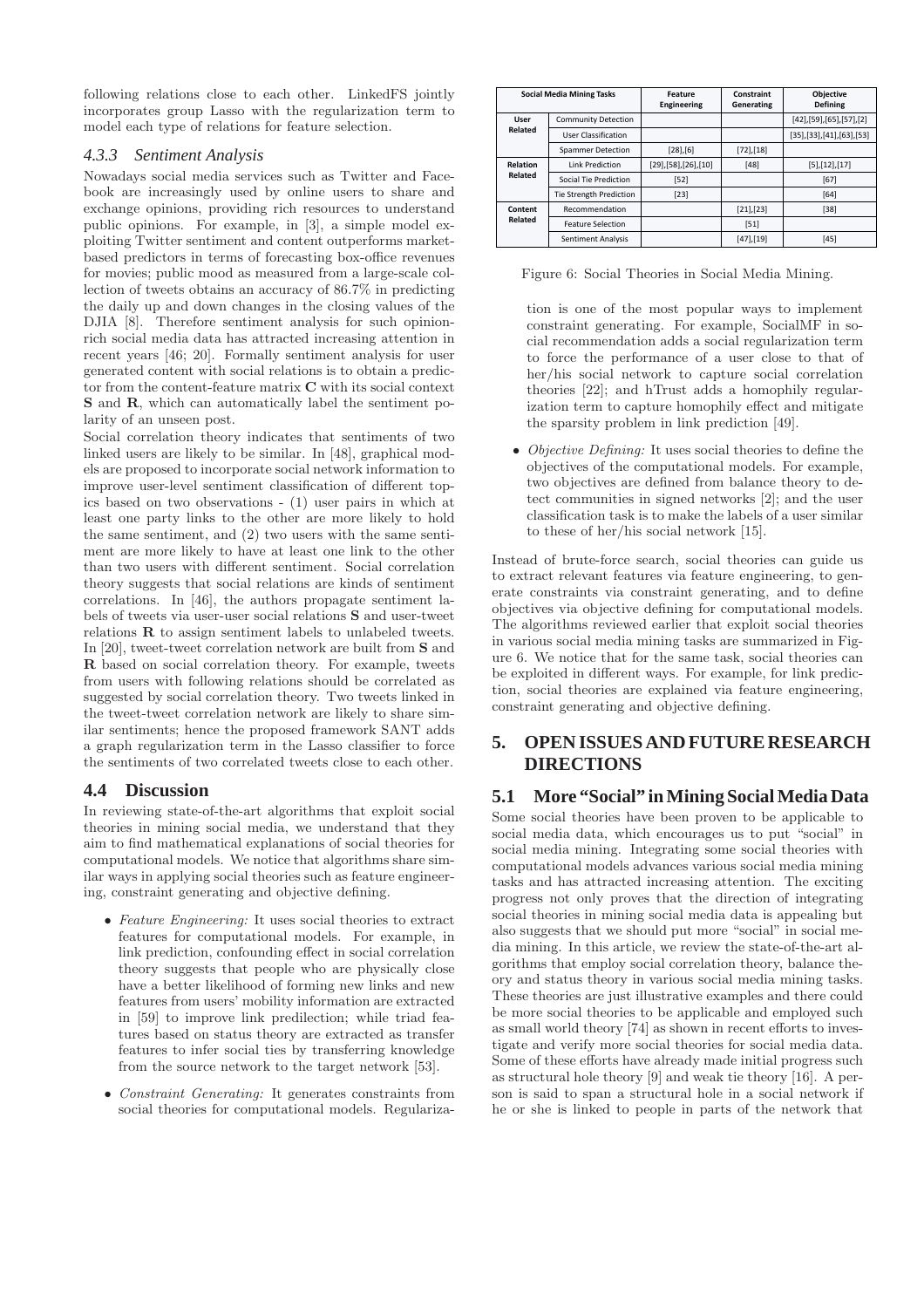are otherwise not well connected to one another [9]. Tang et al. [56] employ structural hole theory in the problem of social tie prediction; while Lou and Tang confirm the importance of structural hole in information diffusion with social media data, and show that mining structural hole can benefit various social media mining tasks such as community detection and link prediction [33]. Weak tie theory suggests that more novel information flows to individuals through weak rather than strong ties [16]. Recently researchers find that weak ties of a user are helpful to predict the preference of the user for user classification [54] and social recommendation [71].

### **5.2 New Social Theories**

No doubt that social media data is a new type of social data and is much more complicated than the data social sciences use to study social theories. It is highly possible that new social theories can be discovered from social media data to make meaningful progress on important problems in social media mining, however, that progress requires serious engagement of both computer scientists and social scientists [61]. Data availability is still a challenging problem for social scientists. The data required to address many problems of interest to social scientists remain difficult to assemble and it has been impossible to collect observational data on the scale of hundreds of millions, or even tens of thousands, of individuals [61]. Social media provides a virtual world for users' online activities and makes it possible for social scientists to observe social behavior and interaction data of hundreds of millions of users. However social media data is too big to be directly handled by social scientists. On the other hand, computer scientists can employ data mining and machine learning techniques to handle big social media data; but, we lack necessary theories to help us understand social media data better. For example, without a better understanding of social media data, computer scientists may waste a lot of time in feature engineering, which is the key to the success of many real-world applications [12]. Therefore engagement of both computer scientists and social scientists in social media data is truly mutually beneficial. Computer scientists can take advantage of social theories to mine social media data and provide computational tools that are of great potential benefit to social scientists; while social scientists can make use of computational tools to handle social media data and develop new social theories to help computer scientists provide better computational tools.

# **6. CONCLUSION**

The social nature of social media data calls for new techniques and tools and cultivates a new field - social media mining. Social theories from social sciences have been proven to be applicable to mining social media. Integrating social theories with computational models is becoming an interesting way in mining social media data and makes exciting progress in various social media mining tasks. In this article, we review three key social theories, i.e., social correlation theory, balance theory and status theory, in mining social media data. In detail, we introduce basic concepts, verification methods, interesting findings and the state-ofthe-art algorithms to exploit these social theories in social media mining tasks, which can be categorized to feature engineering, constraint generating and objective defining. As future directions, more existing social theories could be employed or new social theories could be discovered to advance social media mining.

#### **Acknowledgments**

This work is, in part, supported by NSF  $(\text{\#IIS-1217466}).$ ARO (#025071), ONR(N000141410095) and a research fund from Yahoo Faculty Research and Engagement Program.

# **7. REFERENCES**

- [1] E. Agichtein, C. Castillo, D. Donato, A. Gionis, and G. Mishne. Finding high-quality content in social media. In WSDM, 2008.
- [2] A. Amelio and C. Pizzuti. Community mining in signed networks: a multiobjective approach. In ASONAM, 2013.
- [3] S. Asur and B. A. Huberman. Predicting the future with social media. In WI-IAT, 2010.
- [4] E. Bakshy, I. Rosenn, C. Marlow, and L. Adamic. The role of social networks in information diffusion. In WWW, 2012.
- [5] A.-L. Barabási and R. Albert. Emergence of scaling in random networks. science, 1999.
- [6] S. Y. Bhat and M. Abulaish. Community-based features for identifying spammers in online social networks. In ASONAM, pages 100–107. ACM, 2013.
- [7] H. Bisgin, N. Agarwal, and X. Xu. Investigating homophily in online social networks. In WI-IAT, 2010.
- [8] J. Bollen, H. Mao, and X. Zeng. Twitter mood predicts the stock market. Journal of Computational Science, 2(1):1–8, 2011.
- [9] R. S. Burt. Structural holes: The social structure of competition. Harvard university press, 2009.
- [10] K.-Y. Chiang, N. Natarajan, A. Tewari, and I. S. Dhillon. Exploiting longer cycles for link prediction in signed networks. In CIKM, 2011.
- [11] J. A. Davis. Clustering and structural balance in graphs. Human relations, 1967.
- [12] P. Domingos. A few useful things to know about machine learning. Communications of the ACM, 2012.
- [13] T. DuBois, J. Golbeck, and A. Srinivasan. Predicting trust and distrust in social networks. In socialcom, 2011.
- [14] H. Gao, J. Tang, and H. Liu. Exploring social-historical ties on location-based social networks. In ICWSM, 2012.
- [15] L. Getoor and C. P. Diehl. Link mining: a survey. ACM SIGKDD Explorations Newsletter, 2005.
- [16] M. Granovetter. The strength of weak ties. JSTOR, 1973.
- [17] F. Heider. Attitudes and cognitive organization. The Journal of psychology, 1946.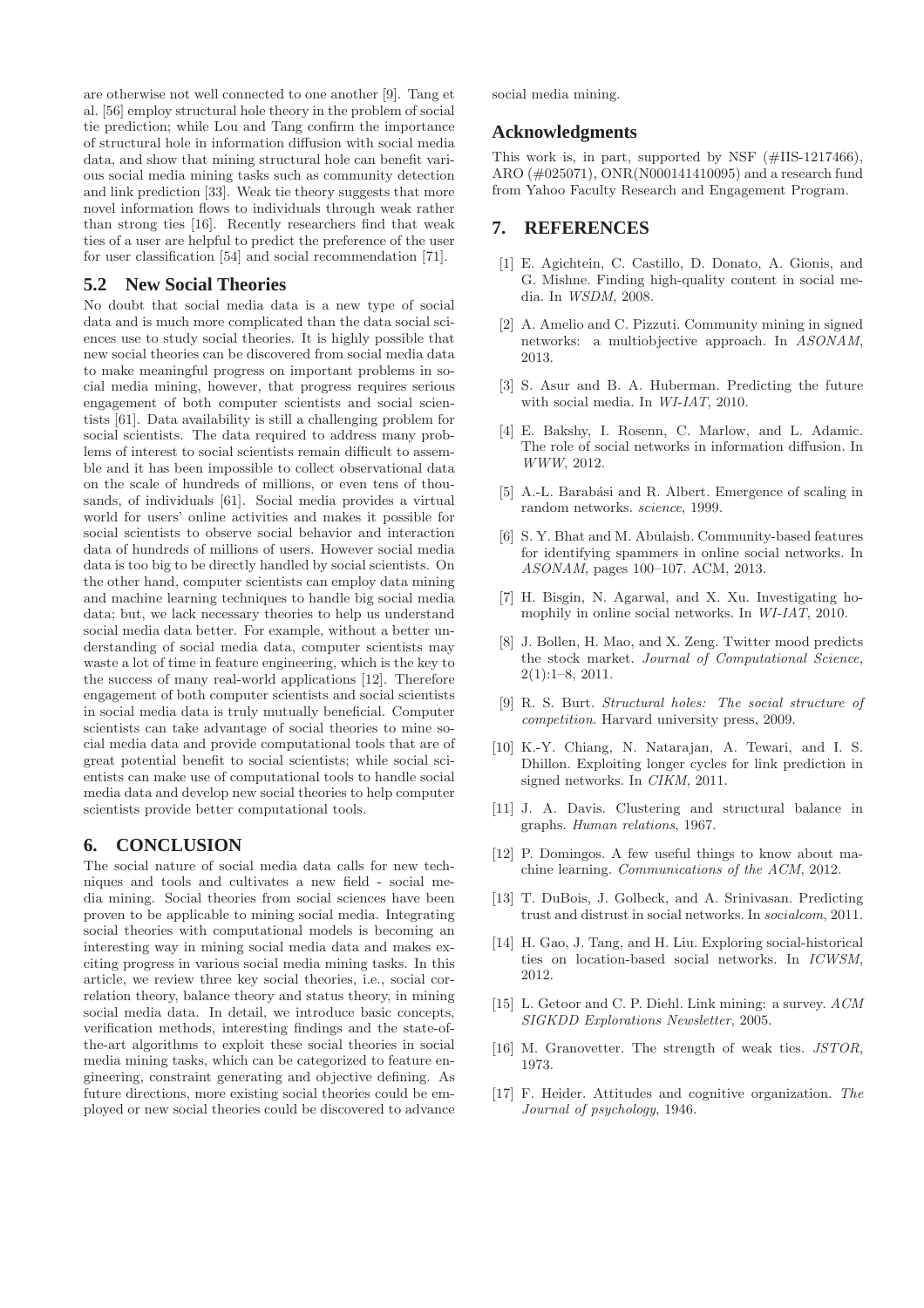- [18] C.-J. Hsieh, K.-Y. Chiang, and I. S. Dhillon. Low rank modeling of signed networks. In KDD, 2012.
- [19] X. Hu, J. Tang, Y. Zhang, and H. Liu. Social spammer detection in microblogging. In IJCAI, 2013.
- [20] X. Hu, L. Tang, J. Tang, and H. Liu. Exploiting social relations for sentiment analysis in microblogging. In WSDM, 2013.
- [21] B. Huberman, D. M. Romero, and F. Wu. Social networks that matter: Twitter under the microscope. First Monday, 2008.
- [22] M. Jamali and M. Ester. A matrix factorization technique with trust propagation for recommendation in social networks. In Recsys, 2010.
- [23] D. Jensen and J. Neville. Linkage and autocorrelation cause feature selection bias in relational learning. In ICML, 2002.
- [24] I. Kahanda and J. Neville. Using transactional information to predict link strength in online social networks. In ICWSM, 2009.
- [25] D. Kim, D. Kim, E. Hwang, and S. Rho. Twittertrends: a spatio-temporal trend detection and related keywords recommendation scheme. Multimedia Systems,2014.
- [26] M. Kosinski, D. Stillwell, and T. Graepel. Private traits and attributes are predictable from digital records of human behavior. PNAS, 2013.
- [27] J. Leskovec, D. Huttenlocher, and J. Kleinberg. Predicting positive and negative links in online social networks. In WWW, 2010.
- [28] J. Leskovec, D. Huttenlocher, and J. Kleinberg. Signed networks in social media. In CHI, 2010.
- [29] F. Li and M.-H. Hsieh. An empirical study of clustering behavior of spammers and group-based anti-spam strategies. In CEAS, 2006.
- [30] D. Liben-Nowell and J. Kleinberg. The link-prediction problem for social networks. JASIST, 2007.
- [31] H. Liu and H. Motoda. Computational methods of feature selection. CRC Press, 2007.
- [32] B. Long, Z. M. Zhang, X. Wu, and P. S. Yu. Spectral clustering for multi-type relational data. In ICML, 2006.
- [33] T. Lou and J. Tang. Mining structural hole spanners through information diffusion in social networks. In WWW, 2013.
- [34] Q. Lu and L. Getoor. Link-based classification. In ICML, 2003.
- [35] H. Ma, D. Zhou, C. Liu, M. R. Lyu, and I. King. Recommender systems with social regularization. In WSDM, 2011.
- [36] S. A. Macskassy and F. Provost. A simple relational classifier. In MRDM, 2003.
- [37] S. A. Macskassy and F. Provost. Classification in networked data: A toolkit and a univariate case study. JMLR, 2007.
- [38] P. Massa. A survey of trust use and modeling in real online systems. Trust in E-services: Technologies, Practices and Challenges, 2007.
- [39] P. Massa and P. Avesani. Trust-aware collaborative filtering for recommender systems. In CoopIS, DOA, and ODBASE, 2004.
- [40] M. McPherson, L. Smith-Lovin, and J. M. Cook. Birds of a feather: Homophily in social networks. Annual review of sociology, 2001.
- [41] A. Mislove, B. Viswanath, K. P. Gummadi, and P. Druschel. You are who you know: inferring user profiles in online social networks. In WSDM, 2010.
- [42] J. Neville and D. Jensen. Leveraging relational autocorrelation with latent group models. In MRDM, 2005.
- [43] M. E. Newman and M. Girvan. Finding and evaluating community structure in networks. PRE, 69(2):026113, 2004.
- [44] S. Papadopoulos, Y. Kompatsiaris, A. Vakali, and P. Spyridonos. Community detection in social media. DMKD, 2012.
- [45] R. R. Sinha and K. Swearingen. Comparing recommendations made by online systems and friends. In DELOS, 2001.
- [46] M. Speriosu, N. Sudan, S. Upadhyay, and J. Baldridge. Twitter polarity classification with label propagation over lexical links and the follower graph. In ULNLP, 2011.
- [47] G. Stringhini, C. Kruegel, and G. Vigna. Detecting spammers on social networks. In ACSAC, 2010.
- [48] C. Tan, L. Lee, J. Tang, L. Jiang, M. Zhou, and P. Li. User-level sentiment analysis incorporating social networks. In KDD, 2011.
- [49] J. Tang, H. Gao, X. Hu, and H. Liu. Exploiting homophily effect for trust prediction. In WSDM, 2013.
- [50] J. Tang, H. Gao, and H. Liu. mtrust: discerning multifaceted trust in a connected world. In WSDM, 2012.
- [51] J. Tang, X. Hu, and H. Liu. Social recommendation: a review. SNAM, 2013.
- [52] J. Tang and H. Liu. Feature selection with linked data in social media. In SDM, 2012.
- [53] J. Tang, T. Lou, and J. Kleinberg. Inferring social ties across heterogenous networks. In WSDM, 2012.
- [54] L. Tang and H. Liu. Relational learning via latent social dimensions. In KDD, 2009.
- [55] L. Tang and H. Liu. Community detection and mining in social media. Synthesis Lectures on Data Mining and Knowledge Discovery, 2010.